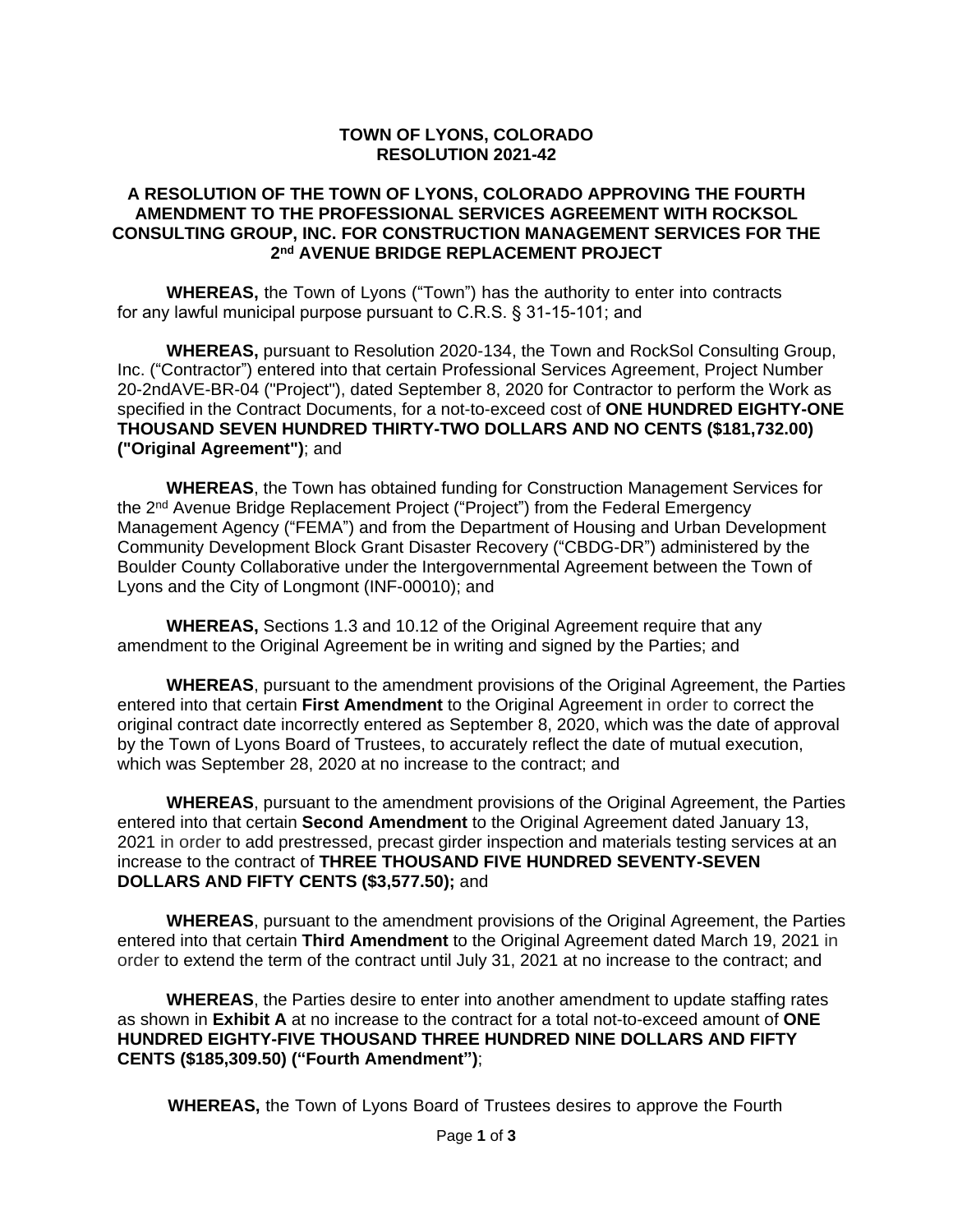Amendment to the Original Agreement with the Contractor and authorizes the Mayor to execute such Fourth Amendment on behalf of the Town.

## **NOW, THEREFORE, BE IT RESOLVED BY THE BOARD OF TRUSTEES OF THE TOWN OF LYONS, COLORADO:**

**Section 1**. The above recitals are hereby incorporated by reference.

**Section 2**. The Board of Trustees hereby:

- (a) Approves the Fourth Amendment to the Professional Services updating the staffing rates at no increase to the contract for a total not-to-exceed total contract amount of **ONE HUNDRED EIGHTY-FIVE THOUSAND THREE HUNDRED NINE DOLLARS AND FIFTY CENTS (\$185,309.50)** in substantially the form attached hereto in **Exhibit 1**;
- (b) authorizes the Town Administrator and the Town Attorney, in consultation with the Mayor, to make such changes as may be necessary to correct any non-material errors or language in the Professional Services Agreement that does not increase the obligations of the Town;
- (c) authorizes the Mayor or Mayor Pro Tem to execute the Fourth Amendment on behalf of the Town after Contractor has signed the Professional Services Agreement and the Town Clerk to attest such signature; and

## **ADOPTED THIS 19th DAY OF APRIL 2021.**

TOWN OF LYONS

Nicholas Angelo, Mayor

\_\_\_\_\_\_\_\_\_\_\_\_\_\_\_\_\_\_\_\_\_\_\_\_\_\_\_\_\_\_

ATTEST:

Dolores M. Vasquez, CMC

\_\_\_\_\_\_\_\_\_\_\_\_\_\_\_\_\_\_\_\_\_\_\_\_\_\_\_\_\_\_